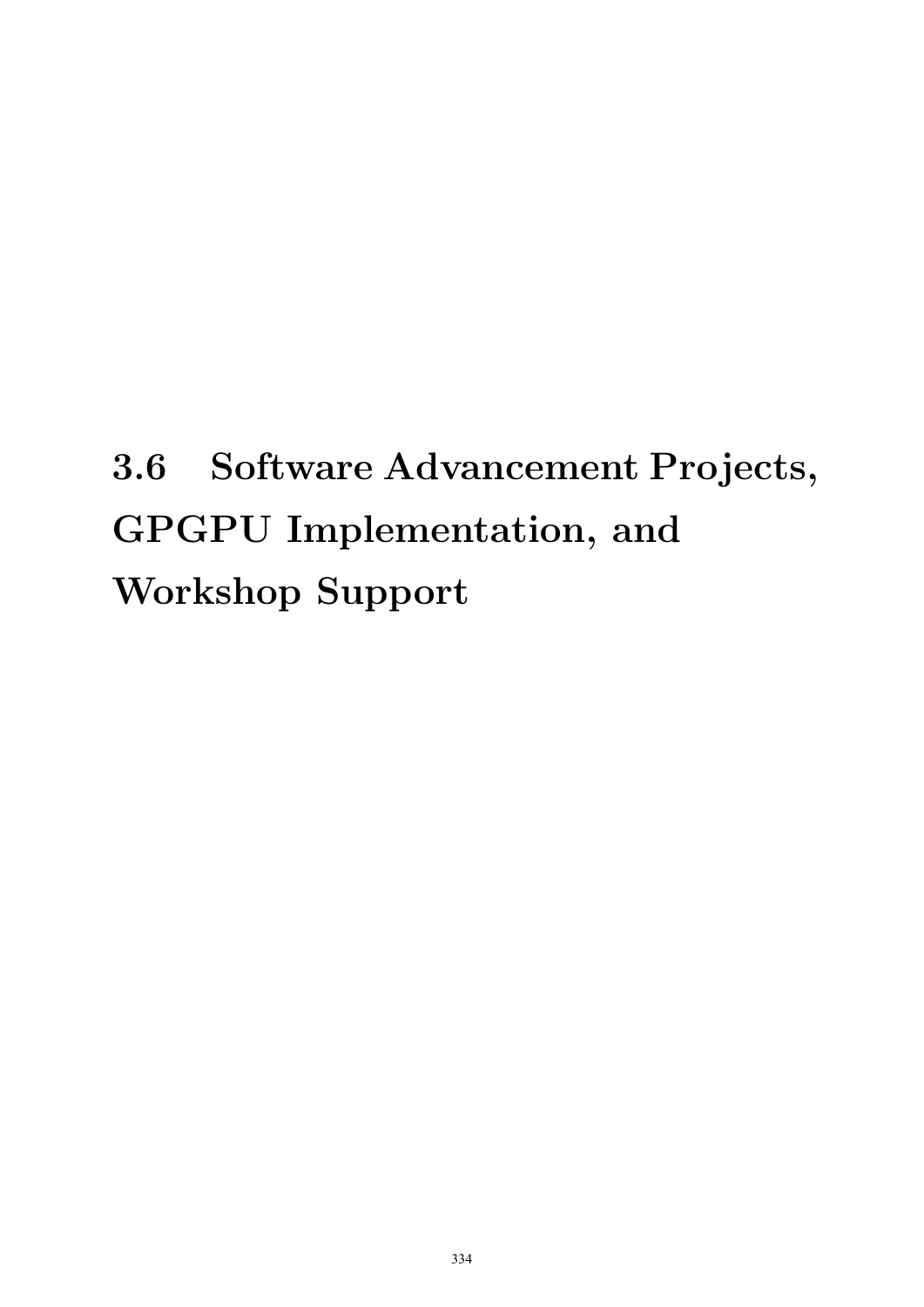# **Development of first principles electronic-structure calculation software by combining effective-model derivation code** RESPACK **and model-analysis codes** *H*Φ **and mVMC**

Kazuma NAKAMURA<sup>1</sup>, Kazuyoshi YOSHIMI<sup>2</sup>, Mitsuaki KAWAMURA<sup>2</sup>, Takahiro MISAWA<sup>2</sup>, Yuichi MOTOYAMA<sup>2</sup> Taisuke OZAKI<sup>2</sup>

<sup>1</sup>*Department of Basic science, Kyushu Institute of Technology, Kitakyushu, 804-8550*, 2 *Institute for Solid State Physics, University of Tokyo, Kashiwa, 277-8581*

As Project for advancement of software usability in materials science at the fiscal year of 2018, we have released a new version of the software RESPACK [1] for many-body perturbation calculation and effective low-energy model derivation. RESPACK is possible to derive parameters for the effective low-energy model from first principles. The new version includes *ab initio* GW calculation and utility tool such as transfer analysis and interfaces to model-analysis solvers mVMC [2] and *H*Φ [3]. Users can now automatically obtain the modelanalysis-software inputs via RESPACK.

RESPACK consists of five programs:

- *•* Wannier function calculation (wannier)
- Dielectric function calculation (chiqw)
- *•* Electronic interaction calculation for direct and exchange integrals (calc w3d,  $calc_j3d),$
- *Ab initio* GW calculation (calc\_gw),
- Utility code for transfer analysis (transfer analysis)

These programs are run under the following inputs:

*•* Input file for RESPACK calculation (input.in)

*•* Band-calculation outputs contained in a directory dir-wfn

RESPACK supports *ab initio* band calculation codes using norm conserving pseudopotentials plus plane wave basis set, and officially supports XTAPP [4] and QUANTUM ESPRESSO [5] packages. Automatic generation scripts which convert results of the band calculation to inputs for RESPACK is prepared for xTAPP and Quantum ESPRESSO codes. An input file for specifying RESPACK calculation conditions is designed pursuing simplicity and is given in a namelist format. It supports OpenMP/MPI and can be used in both laboratory-computer environment and System B at ISSP, the University of Tokyo. RESPACK has a wide application including simple metals, semiconductors, 3*d*/4*d* transition-metal compounds, organic and aromatic compounds, etc. In this report, we present an *ab initio* calculation of the excitation spectrum of an impurity system using three software: xTAPP, RESPACK, and *H*Φ.

Figure  $1(a)$  is the atomic geometry of the impurity system of ruby  $(Al_2O_3:C_r)$ , and the panel (b) is our calculated band structure, where we see two impurity bands near the Fermi level due to the Cr impurity. Blue dotted curves are the Wannier interpolated band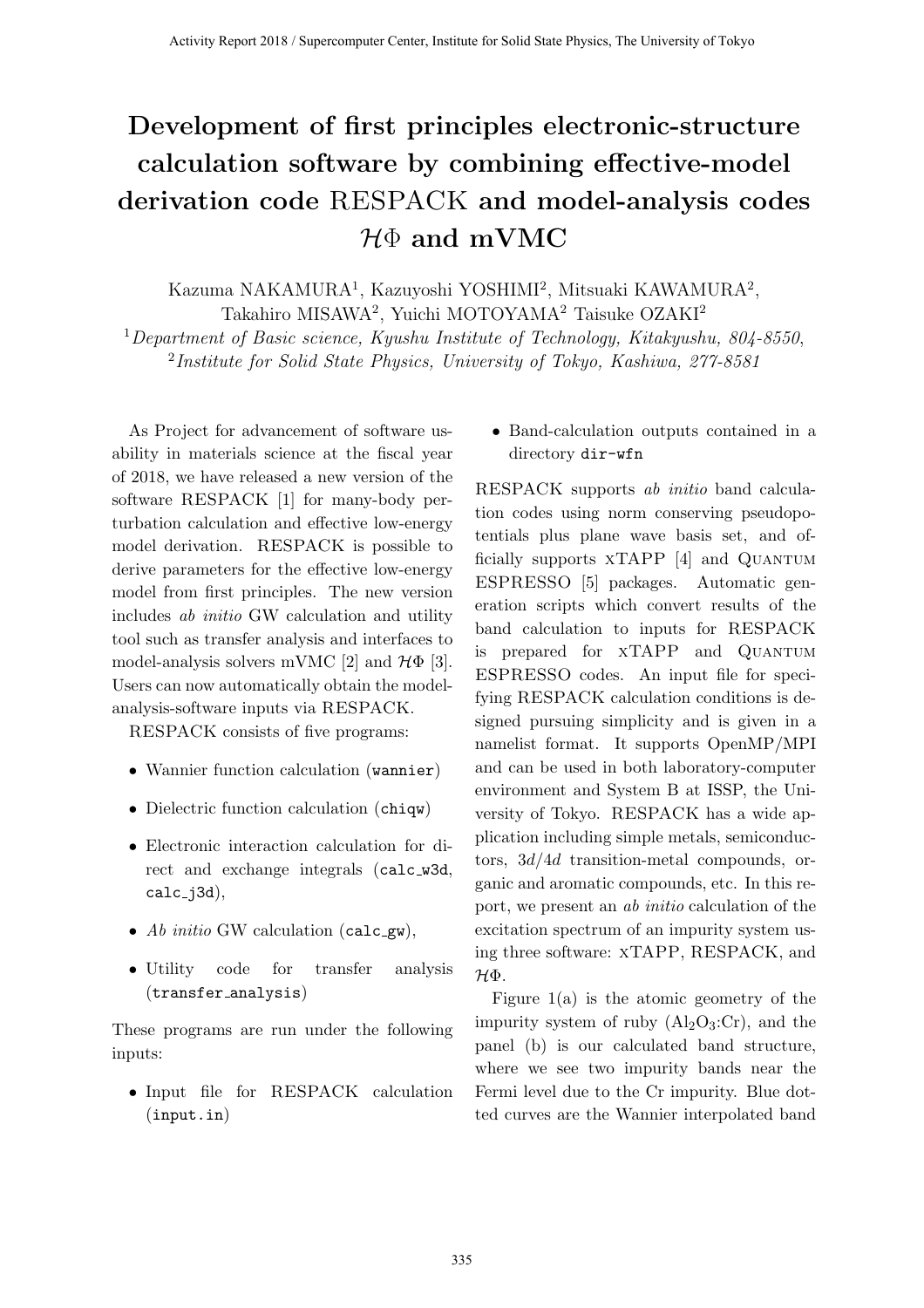obtained from wannier program. We also performed chiqw, calc w3d, and calc j3d and calculated effective interactions.



Figure 1: (a) Atomic geometry for impurity sistem:  $\text{Al}_{47}\text{CrO}_{72}$  ( $2\times2\times1$  supercell). (b) Calculated xTAPP band structure with 5*×*5*×*<sup>5</sup> *k*-point sampling and 100-Ry cutoff.

When the RESPACK job (wannier, chiqw, calc w3d, calc j3d) is executed, a directory dir-mvmc is generated under the calculation directory, and the files necessary for model-analysis softwares mVMC and *H*Φ are output. Using these data and a standardmode input for mVMC and *H*Φ, all inputs of the model calculations are automatically generated under the following command:

```
HPhi -s stan.in (or vmc.out -s stan.in)
```
Here, HPhi and vmc.out are execution files of *H*Φ and mVMC, respectively, and stan.in is an input file for standard mode. This interface code has the lattice conversion function; when the user moves from *ab initio* calculation to model one, the lattice adopted at the *ab initio* calculation can be flexibly changed. Also, the code has an option for avoiding the Hartreeterm double count; user can adjust one-body

correction  $\Delta_{i0}$  by optional parameter  $\alpha$ ,

$$
\Delta_{i0} = \alpha U_{i0,i0} D_{i0,i0}^{\text{KS}} \n+ \sum_{\mathbf{R} \neq \mathbf{0}} \sum_{k} D_{k0,k0}^{\text{KS}} \Big( U_{i0,k\mathbf{R}} - (1-\alpha) J_{i0,k\mathbf{R}} \Big),
$$
\n(1)

where *U*, *J*, and *D* are the direct integral, exchange integrals, and density matrix with the Kohn-Sham orbital, respectively.

Table 1 shows our calculated excitation energy diagram of the impurity model. The excitation energy depends on  $\alpha$  in Eq. (1), and the results correcting of the Hartree-term double counting reasonably reproduce the experimental result.

Table 1: Calculated energy diagram of impurity model from RESPACK. The unit is eV. Values of the ground state (GS) are the total energy.

| Expt          | Theory                                             |
|---------------|----------------------------------------------------|
|               | $\Delta_{i0} = 0 \quad \alpha = 0.5$<br>$\alpha=1$ |
| $GS(^4A)$     | $47.9(^4A)$ 5.60 $(^4A)$ -3.04 $(^4A)$             |
| $1.79(^{2}E)$ | $1.67(^{2}E) 1.61(^{2}E)$<br>$1.62(^{2}E)$         |
| $1.87(^{2}T)$ | $1.78(^{2}T)$ $1.73(^{2}T)$<br>$1.84(^{2}T)$       |
| $2.23(^{4}T)$ | $2.29(^{4}T)$ 1.79( $^{4}E$ )<br>$2.32(^{2}A)$     |
| $2.62(^{2}T)$ | $2.46(^{4}T)$ $2.23(^{4}T)$<br>$2.56(^{4}T)$       |
| $3.10(^{4}T)$ | $2.69(^{2}T)$ $2.60(^{4}A)$<br>$2.78(^{4}T)$       |

For code developments of RESPACK, we thank to Yoshihide Yoshimoto, Yoshiro Nohara, Yusuke Nomura, Terumasa Tadano, and Maxime Charlebois.

### **References**

- [1] https://sites.google.com/view/kazuma7k6r
- [2] https://github.com/issp-centerdev/mVMC
- [3] http://issp-centerdev.github.io/HPhi/index.html
- [4] http://xtapp.cp.is.s.u-tokyo.ac.jp/
- [5] http://www.quantum-espresso.org/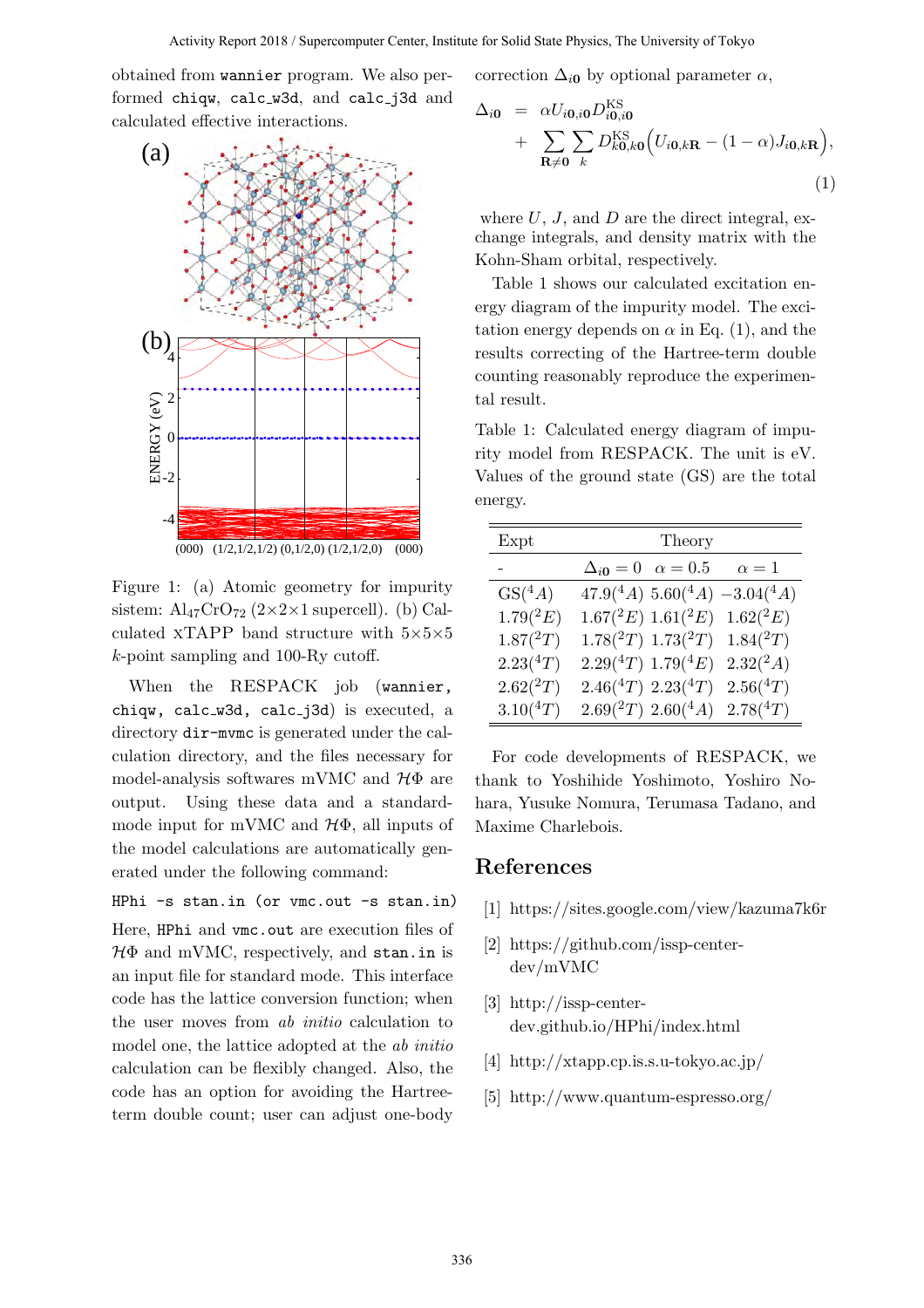## **DSQSS - A PIMC-based quantum lattice model solver** [1]

#### Naoki KAWASHIMA

*Institute for Solid State Physics, University of Tokyo Kashiwa-no-ha, Kashiwa, Chiba 277-8581*

Among many numerical solutions to the quantum many-body problems on lattices, the path-integral Monte Carlo method (PIMC) has probably the most broad range of applicability [1]. By using PIMC, we can calculate the thermal expectation values of observables of interest with no systematic error for larger systems than can be handled by exact methods. The method works in arbitrary dimension at finite temperature as long as the system is free from the sign problem. The Monte Carlo method generally suffers from the slow convergence near the critical point ('critical slowing down'). For discrete space problems, several update methods, e.g., the loop algorithm and the directed-loop algorithm (DLA), have been developed to overcome the critical slowing down. These methods have been extended for massive parallelization for modern supercomputers.

While the loop-type update algorithms are quite powerful in selected problems, the wormtype update algorithm, the DLA included, are more frexible in various applications. Representative examples are boson systems and, equivalently, antiferromagnets with uniform magnetic field. In spite of these broad range of applicability, very few DLA-based open-source software has been available for parallel computation. Therefore, we proposed to develop one in the ISSP softwaredevelopment/improvement project, to make it easier for non-experts to run DLA simulation on pararell machines without much effort.

Specifically, We are developing a PIMC program package for quantum lattice problems, which we call DSQSS (Discrete Space Quantum Systems Solver). Since DSQSS adopts the DLA for update scheme, it can update configurations effectively even under a symmetry-breaking field, DSQSS supports arbitrary Hamiltonians and lattices while it comes with additional tools to make it easier to define standard Hamiltonians and lattices. For example, models such as XXZ model defined on hypercubic lattice are pre-defined in DSQSS. As a result, in many cases of interest, users can perform QMC calculation by providing only a small amount of information (typically a few ten lines of text file) to define the condition of the simulation precisely. DSQSS also offers the parallelized multi worm algorithm for massively parallel calculation.

[1] This report is based on collaboration of Y. Motoyama (ISSP), K. Yoshimi (ISSP), A. Masaki-Kato (Hitachi Ltd.), N. K., and T. Kato (ISSP).

[2] The software website is

https://github.com/issp-center-dev/dsqss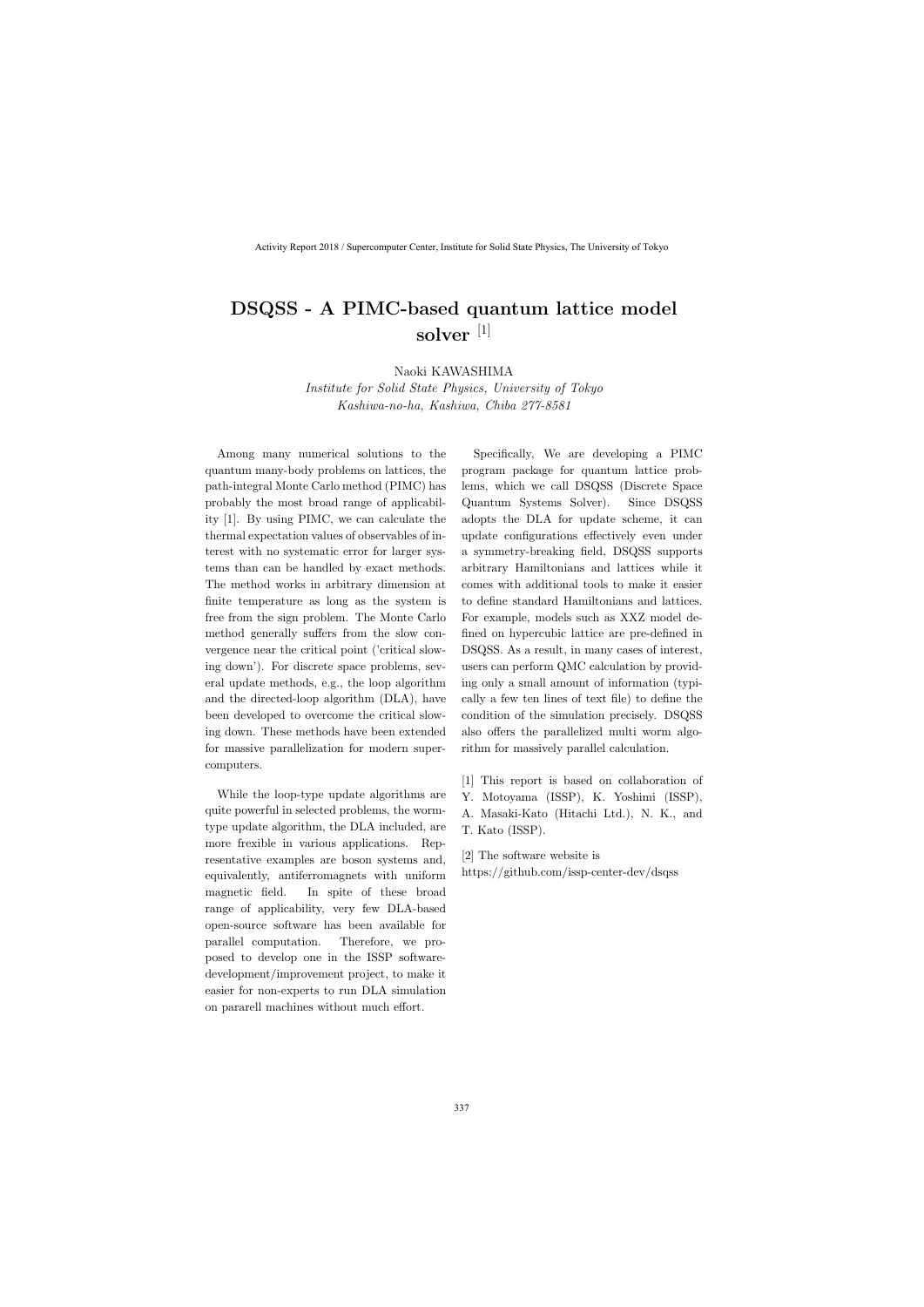## GPGPU implementation of divide-and-conquer densityfunctional tight-binding molecular dynamics

Takeshi Yoshikawa<sup>1</sup>, and Hiromi Nakai<sup>1-3</sup>

<sup>1</sup>Waseda Research Institute for Science and Engineering, Waseda University, Okubo, Shinjuku-ku, Tokyo 169-8555  $2$ School of Advanced Science and Engineering, Waseda University, Okubo, Shinjuku-ku, Tokyo 169-8555  $3$ ESICB, Kyoto University, Kyotodaigaku-Katsura, Nishigyoku, Kyoto 615-8520

Many biochemical systems, including rhodopsin in vertebrate eyes and photoactive yellow protein in purple bacteria, exhibit photo activity. After photon absorption, a photoactive protein converts the light energy into chemical energy or a signal with conformational changes such as proton and electron transfers. Although hydrogen atoms and/or protons play important roles in protein function, it is difficult to identify their position experimentally due to spatial resolution restrictions. Quantum mechanical molecular dynamics (QM-MD) simulations is a powerful tool for the analysis of geometric and electronic structures. One of the challenges in QM-MD simulations is the applicability to large systems on account of high computational demands with respect to the system size. In our group, divide-and-conquer density-functional tight-binding (DC-DFTB) [1] has been developed to reduce the computational cost and shown to perform reasonably well for many large systems.

In this study, the Graphical processing units

(GPU) code for DC-based DFTB methods is implemented to enable long-time QM-MD simulation for support service of GPGPU implementation. The GPU code is heterogynous algorithm on CPU and GPU architectures. The construction of Hamiltonian and evaluation of the derivative terms is accelerated on GPU. The diagonalization of Hamiltonian is performed on CPU. Table 1 shows the wall-clock times for DC-DFTB calculations of water cluster  $500H<sub>2</sub>O$ . The heterogynous algorithm achieves 2.46-fold and 3.43-fold speedups for construction of Hamiltonian and evaluation of derivative term, respectively.

|                                          |  | <b>Table 1.</b> Wall-clock times for DC-DFTB |  |            |      |     |
|------------------------------------------|--|----------------------------------------------|--|------------|------|-----|
| calculations of water cluster $500H2O$ . |  |                                              |  |            |      |     |
|                                          |  |                                              |  | <b>CPU</b> |      | GPU |
| Construction of Hamiltonian              |  |                                              |  |            | 11.3 | 46  |
| Evaluation of derivative term            |  |                                              |  | 16.7       | 49   |     |

#### References

[1] H. Nishizawa, Y. Nishimura, M. Kobayshi, S. Irle, H. Nakai, J. Comput. Chem. 37 (2016) 1983.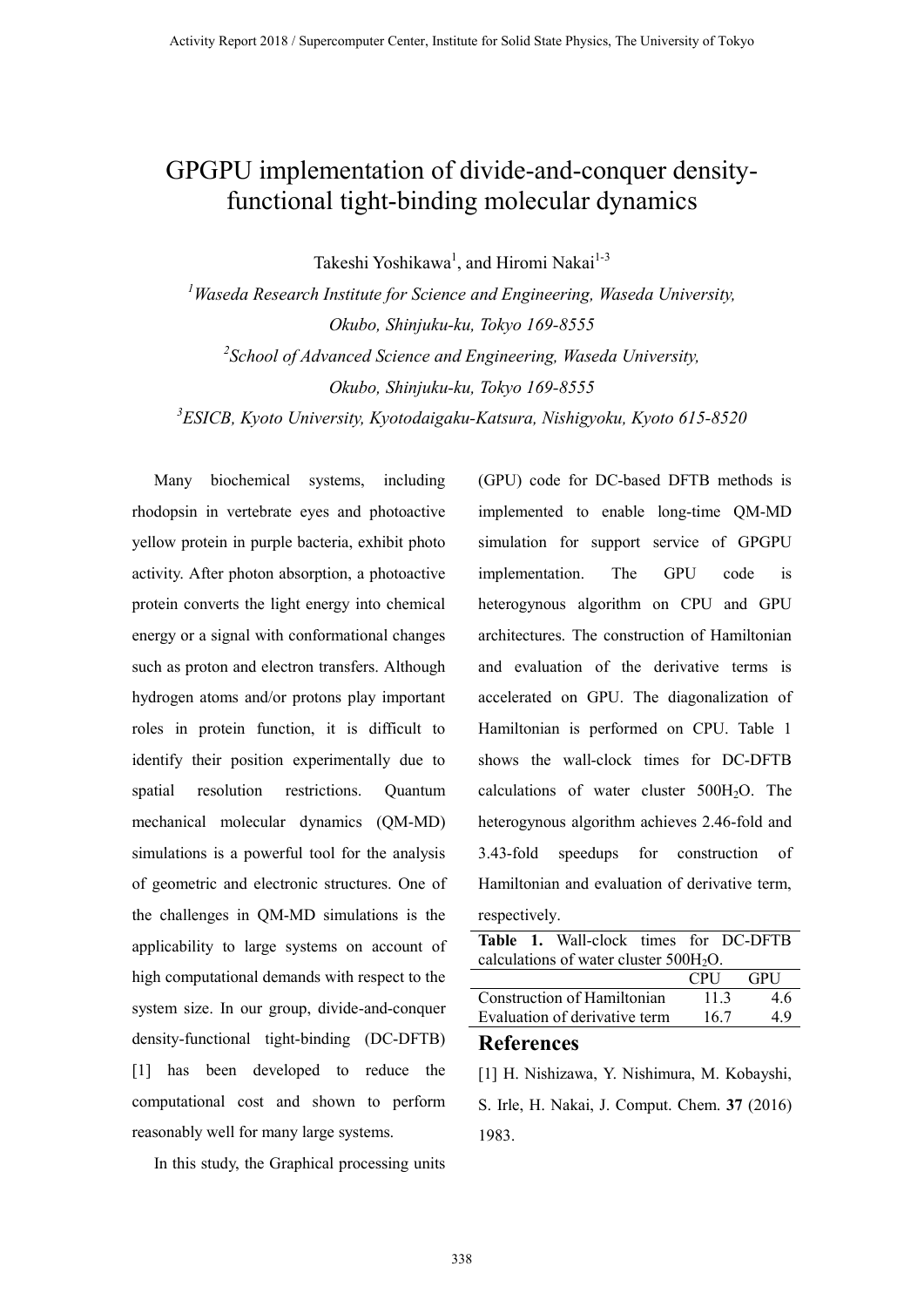## Report of CCMS hands-on sessions in the 2018 fiscal year

Takahiro Misawa

*Institute for Solid State Physics, University of Tokyo Kashiwa-no-ha, Kashiwa, Chiba 277-8581*

In the 2018 fiscal year, center for computational materials science (CCMS) in institute for solid state physics (ISSP) held five handson sessions by using supercomputer (sekirei) of ISSP. A list of the hands-on sessions is shown in table 1. In this report, we briefly summarize the hands-on sessions.

DCore is a tool for performing quantum many-body simulations based on the dynamical mean-filed theory (DMFT). Development of DCore was supported by "Project for advancement of software usability in materials science" (PASMS) [1] in the 2017 fiscal year. Hiroshi Shinaoka and co-developers explained the basics of the DMFT and gave a tutorial on DCore [2, 3].

MateriApps LIVE! is a Debian Live Linux system that contains OS, editors, several materials science application software packages. Synge Todo explained how to install and used MateriApps LIVE! [4, 5] and explained how to use several software packages included in MateriApps LIVE!.

xTAPP is a first-principles plane-wave pseudo-potential code. In the hands-on session in xTAPP [6, 7], Yoshihide Yoshimoto and Kanako Yoshizawa explained the basic usages of xTAPP and how to use it in sekirei.

*H*Φ is an exact diagonalization package and its development was supported by PASMS in the 2015 and 2017 fiscal years. Youhei Yamaji and co-developers explained the how to use  $H\Phi$  [8, 9] and recently implemented functions such as the real-time evolution.

RESPACK is a first-principles calculation software package for evaluating the interaction

| Date    | Software          | Main lecturer |
|---------|-------------------|---------------|
| Jul. 30 | <b>DC</b> ore     | H. Shinaoka   |
| Aug. 28 | MateriApps LIVE!  | S. Todo       |
| Oct. 19 | x <b>TAPP</b>     | Y. Yoshimoto  |
| Dec. 12 | $\mathcal{H}\Phi$ | Y. Yamaji     |
| Mar. 1  | <b>RESPACK</b>    | K. Nakamura   |
|         |                   |               |

Table 1: List of software packages used in CCMS hands-on sessions.

parameters of materials and its development was partially supported by PASMS in the 2018 fiscal year. Kazuma Nakamura explained the details of RESPACK [10, 11] and how to use it.

#### **References**

- [1] http://www.issp.u-tokyo.ac.jp/ supercom/softwaredev
- [2] https://ma.issp.u-tokyo.ac.jp/en/app/1004
- [3] https://ccms.issp.u-tokyo.ac.jp/event/570
- [4] https://ma.issp.u-tokyo.ac.jp/en/app/275
- [5] https://ccms.issp.u-tokyo.ac.jp/event/653
- [6] https://ma.issp.u-tokyo.ac.jp/en/app/741
- [7] https://ccms.issp.u-tokyo.ac.jp/event/697
- [8] https://ma.issp.u-tokyo.ac.jp/en/app/367
- [9] https://ccms.issp.u-tokyo.ac.jp/event/1101
- [10] https://ma.issp.u-tokyo.ac.jp/en/app/772
- [11] https://ccms.issp.u-tokyo.ac.jp/event/1331